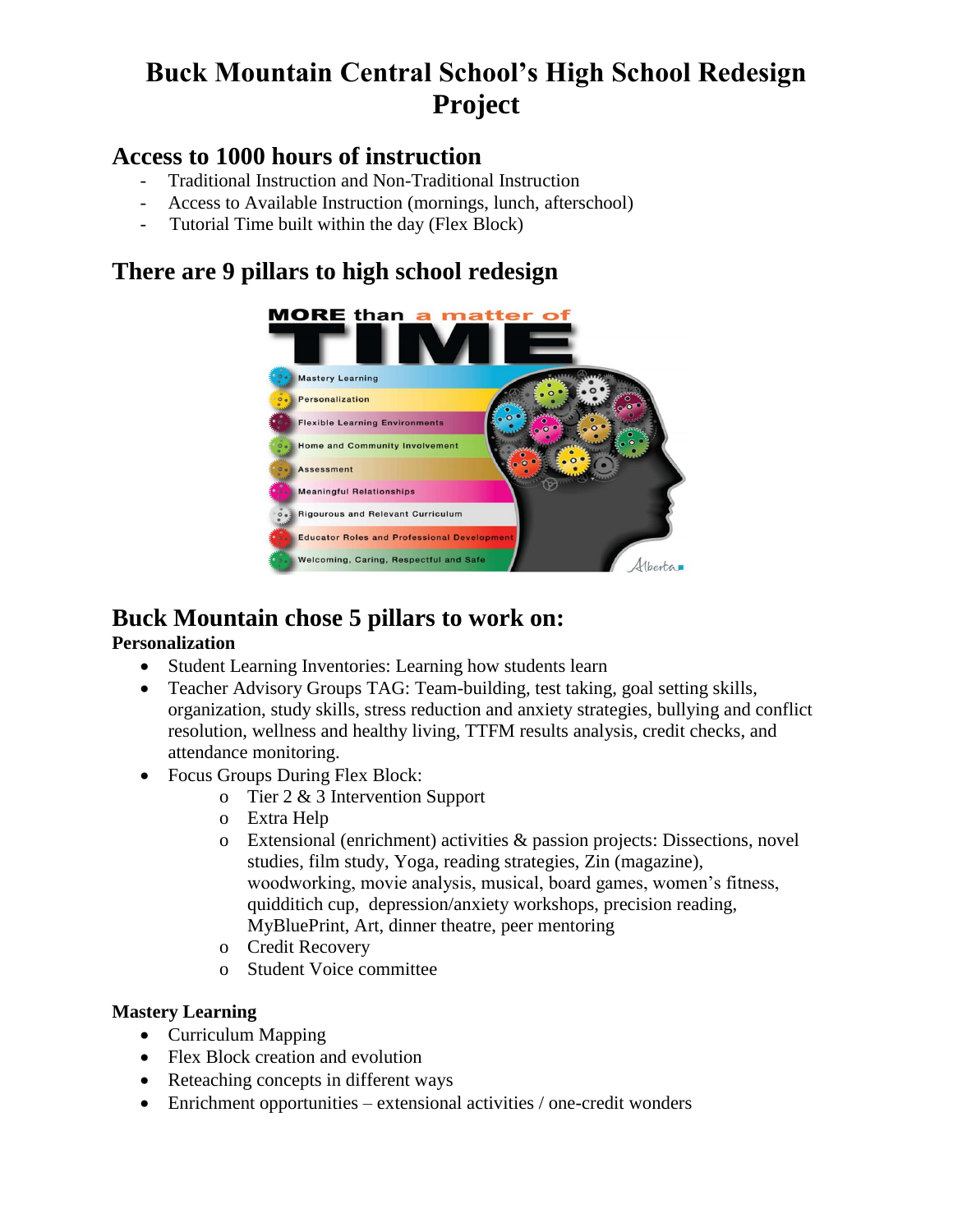# **Buck Mountain Central School's High School Redesign Project**

#### **Flexible Learning Environments**

- Creation of a flex block
- Access to learning outside the classroom
- Students working at different paces
- Extra help & Reteaching
- Enrichment Opportunities (passion/extensional projects)
- Flipped classroom
- Online learning

| Warning Bell 8:50 am   |                                   |                         |                        |                        |
|------------------------|-----------------------------------|-------------------------|------------------------|------------------------|
| Period 1               | Period 1                          | Period 1                | Period 1               | Period <sub>1</sub>    |
| 8:52am - 9:31am        | $8:52am - 9:31am$                 | $8:52am - 9:31am$       | 8:52am - 9:31am        | $8:52am - 9:31am$      |
| $(39 \text{ minutes})$ | $(39 \text{ minutes})$            | $(39 \text{ minutes})$  | $(39 \text{ minutes})$ | (39 minutes)           |
| Period <sub>2</sub>    | Period <sub>2</sub>               | Period <sub>2</sub>     | Period <sub>2</sub>    | Period <sub>2</sub>    |
| $9.31$ am - $10.10$ am | $9:31$ am $-10:10$ am             | $9:31am - 10:10am$      | $9:31am - 10:10am$     | $9:31am - 10:10am$     |
| $(39 \text{ minutes})$ | $(39 \text{ minutes})$            | $(39 \text{ minutes})$  | $(39 \text{ minutes})$ | $(39 \text{ minutes})$ |
| <b>Break</b>           | <b>Break</b>                      | <b>Break</b>            | <b>Break</b>           | <b>Break</b>           |
| $10:10am - 10:14am$    | $10:10am - 10:14am$               | $10:10am - 10:14am$     | $10:10am - 10:14am$    | $10:10am - 10:14am$    |
| <b>Flex Block</b>      | <b>Flex Block</b>                 | Flex Block              | Flex Block             | Flex Block             |
| $10-14-10-44$          | $10-14-10-44$                     | 10:14-10:44             | $10-14-10-44$          | $10:14-10:44$          |
| $(30 \text{ minutes})$ | (30 minutes)                      | (30 minutes)            | (30 minutes)           | (30 minutes)           |
| Period 4               | Period 4                          | Period 4                | Period 4               | Period 4               |
| $10:44am - 11:23am$    | $10:44am - 11:23am$               | $10:44am - 11:23am$     | $10:44am - 11:23am$    | $10:44am - 11:23am$    |
| (39 minutes)           | (39 minutes)                      | (39 minutes)            | (39 minutes)           | (39 minutes)           |
| Period 5               | Period 5                          | Period 5                | Period 5               | Period 5               |
| $11:23am - 12:02am$    | $11:23am - 12:02am$               | $11 - 23am - 12 - 02am$ | $11:23am - 12:02am$    | $11:23am - 12:02am$    |
| (39 minutes)           | (39 minutes)                      | (39 minutes)            | (39 minutes)           | (39 minutes)           |
| Lunch                  | Lunch                             | Lunch                   | Lunch                  | Lunch                  |
| $12:02am - 12:38pm$    | $12:02am - 12:38pm$               | $12:02am - 12:38pm$     | $12:02am - 12:38pm$    | $12:02am - 12:38pm$    |
| $(36 \text{ minutes})$ | $(36 \text{ minutes})$            | $(36 \text{ minutes})$  | $(36 \text{ minutes})$ | $(36 \text{ minutes})$ |
| Period 6               | Period 6                          | Period 6                | Period 6               | Period 6               |
| $12:38pm - 1:17pm$     | $12:38pm - 1:17pm$                | $12:38pm - 1:17pm$      | $12:38$ pm $-1:17$ pm  | $12:38pm - 1:17pm$     |
| (39 minutes)           | (39 minutes)                      | (39 minutes)            | (39 minutes)           | (39 minutes)           |
| Period 7               | Period 7                          | Period 7                | Period 7               | Period 7               |
| $1:17$ pm $-1:56$ pm   | $1:17$ pm $-1:56$ pm              | $1:17$ pm $-1:56$ pm    | $1:17$ pm $-1:56$ pm   | 1:17pm-1:56pm          |
| $(39 \text{ minutes})$ | $(39 \text{ minutes})$            | $(39 \text{ minutes})$  | $(39 \text{ minutes})$ | $(39 \text{ minutes})$ |
| <b>Break</b>           | <b>Break</b>                      | <b>Break</b>            | <b>Break</b>           | <b>Break</b>           |
| $1:56$ pm - 2:00pm     | $1:56$ pm $- 2:00$ pm             | $1:56$ pm $- 2:00$ pm   | $1:56$ pm $- 2:00$ pm  | $1:56$ pm $- 2:00$ pm  |
| Period 8               | Period 8                          | Period 8                | Period <sub>8</sub>    | Period 8               |
| $2:00$ pm $- 2:39$ pm  | $2:00 \text{pm} - 2:39 \text{pm}$ | $2:00$ pm $- 2:39$ pm   | $2:00$ pm $- 2:39$ pm  | $2:00$ pm $- 2:39$ pm  |
| $(39 \text{ minutes})$ | $(39 \text{ minutes})$            | $(39 \text{ minutes})$  | $(39 \text{ minutes})$ | $(39 \text{ minutes})$ |
| Period 9               | Period <sub>9</sub>               | Period <sub>9</sub>     | Period 9               | Period 9               |
| $2:39$ pm $-3:18$ pm   | $2:39$ pm $-3:18$ pm              | $2:39$ pm $-3:18$ pm    | $2:39$ pm $-3:18$ pm   | $2:39$ pm $-3:18$ pm   |

Day 1 Day 2 Day 3 Day 4 Day 5

#### **Rigorous and Relevant Curriculum**

- Changing teaching practices & strategies
- Curriculum mapping
- Cross curricular connections 7-12
- Assessments

#### **Educator Roles and Professional Development**

- Collaboration at school level and with Pigeon Lake staff
- Time to get together and work on enrichment opportunities for students
- Teachers building and having access to a growing repertoire of approaches/ strategies to learning.
- High School Redesign Workshops